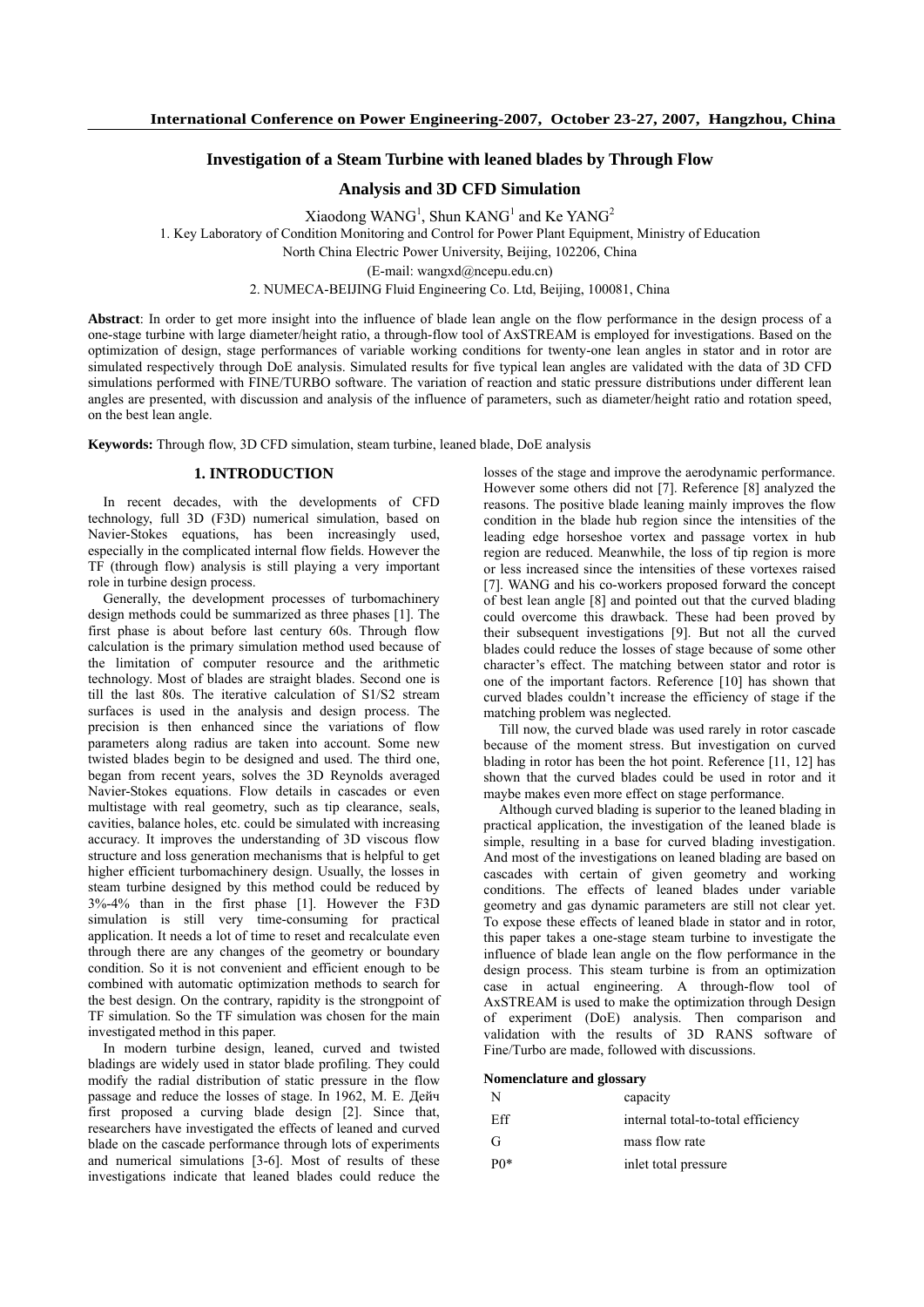| P1             | static pressure downstream stator   |  |
|----------------|-------------------------------------|--|
| P <sub>2</sub> | static pressure downstream rotor    |  |
| T <sub>0</sub> | inlet total temperature             |  |
| T <sub>2</sub> | static temperature downstream rotor |  |
| Rt             | tip reaction                        |  |
| Rm             | mean reaction                       |  |
| Rh             | hub reaction                        |  |
| L1             | the lean angle of stator            |  |
| L2             | the lean angle of rotor             |  |
| n              | rotation speed                      |  |
| U/C0           | isentropic velcocity ratio          |  |
| A1mid          | outlet flow angle at mean diameter  |  |
| D              | mean diameter                       |  |
|                | blade height at trailing edge       |  |

### **2. METHODS AND PARAMETERS**

### **2.1 Software Description**

Two kinds of software are used. One is Axstream from SoftInWay Company for TF/q-3D simulation, and the other is Fine/Turbo software package from NUMECA International for 3D viscous flow simulation. Their brief descriptions are given below. Refer literatures [13, 14] for more details.

AxSTREAM, majored in design and optimization of axial/radial turbomachinery, uses the method of streamline-curvature to solve the axisymmetric problem with a view on engineering. It is based on the experiential models, and combined with DoE analysis approach and automatic optimization methods. Reference [15] had shown that the simulated results of AxSTREAM which is based on good experiential or quasi experiential models are reliable.

FINE/TURBO solves the time dependent Reynolds averaged Navier-Stokes equations with one or two equation turbulence models for closure. It is based on a structured multiblock, multigrid approach, including non-matching and full non-matching block boundaries and incorporates various numerical schemes based on either a central or upwind discrimination.

#### **2.**2 **Main parameters**

The main geometry and aerodynamic parameters of original design and optimized design without leaned blade were presented in table1.

### **2.3 Through flow optimization and analysis**

The blade profiles of stator and rotor were optimized through AxSTREAM. In order to meet the geometry restriction, the blade height and axial length were kept to the elementary values during optimization. The reaction was normally distributed that was much higher in tip range than in hub range. In recent years, some engineers designed some leaned or curved and twisted blades to get the reversed "C" type distribution of reaction. Even some made the reaction decreased from hub to tip in order to control the loss of tip leakage. So in this design, leaned blade was used in stator to improve the performance of stage.

The variable geometry conditions performance with different leaned blades in stator cascades was simulated through DoE analysis in AxSTREAM. In DoE analysis, twenty one points were calculated with the lean angle increasing from -5° to 15°, listed in Table2. It should be noted that it is far more difficult to 3D calculation because any geometry changes needs much time and labor to change the topology and grid.

| Parameters                      | original | optimized |
|---------------------------------|----------|-----------|
| Number of stator vanes          | 168      | 44        |
| Number of rotor vanes           | 140      | 49        |
| hub diameter (mm)               | 939.5    | 939.5     |
| blade height (mm)               | 115.037  | 115       |
| inlet total pressure<br>(kPa)   | 7903.06  |           |
| (kJ/kg)<br>inlet total enthalpy | 3205.98  |           |
| (kPa)<br>outlet static pressure | 6732.6   |           |
| rotation speed<br>(rpm)         | 3000     |           |

Table 1 Main parameters of the stage

Table 2 Computation points of different lean angle.

| Lean angle<br>(٥ | <b>AxSTREAM</b>      | <b>FINE/TURBO</b> |  |
|------------------|----------------------|-------------------|--|
|                  | $-5, -4, -3, -2, -1$ |                   |  |
|                  | 0, 1, 2, 3, 4        |                   |  |
|                  | 5, 6, 7, 8, 9        |                   |  |
|                  | 10, 11, 12, 13, 14   |                   |  |
|                  | 15                   |                   |  |

## **2.3 3D CFD simulations**

In 3D CFD simulation, straight blades and other four typical leaned blades, sketched in Fig.1 and Fig.2, were investigated. The 3D geometry was exported from AxSTREAM and the computation mesh was built by AutoGrid5 integrated in FINE/TURBO package.

The mesh was shown in Fig.3 with the total grid number of 673372 for one blade passage of the stage. The one equation model of Spalart-Allmaras was used for closure. Convergence criteria of residuals were 1.0e-4 and the difference between inlet/outlet mass flow rates was less than 0.1%.



Fig. 1 Sketches of lean blades in stator.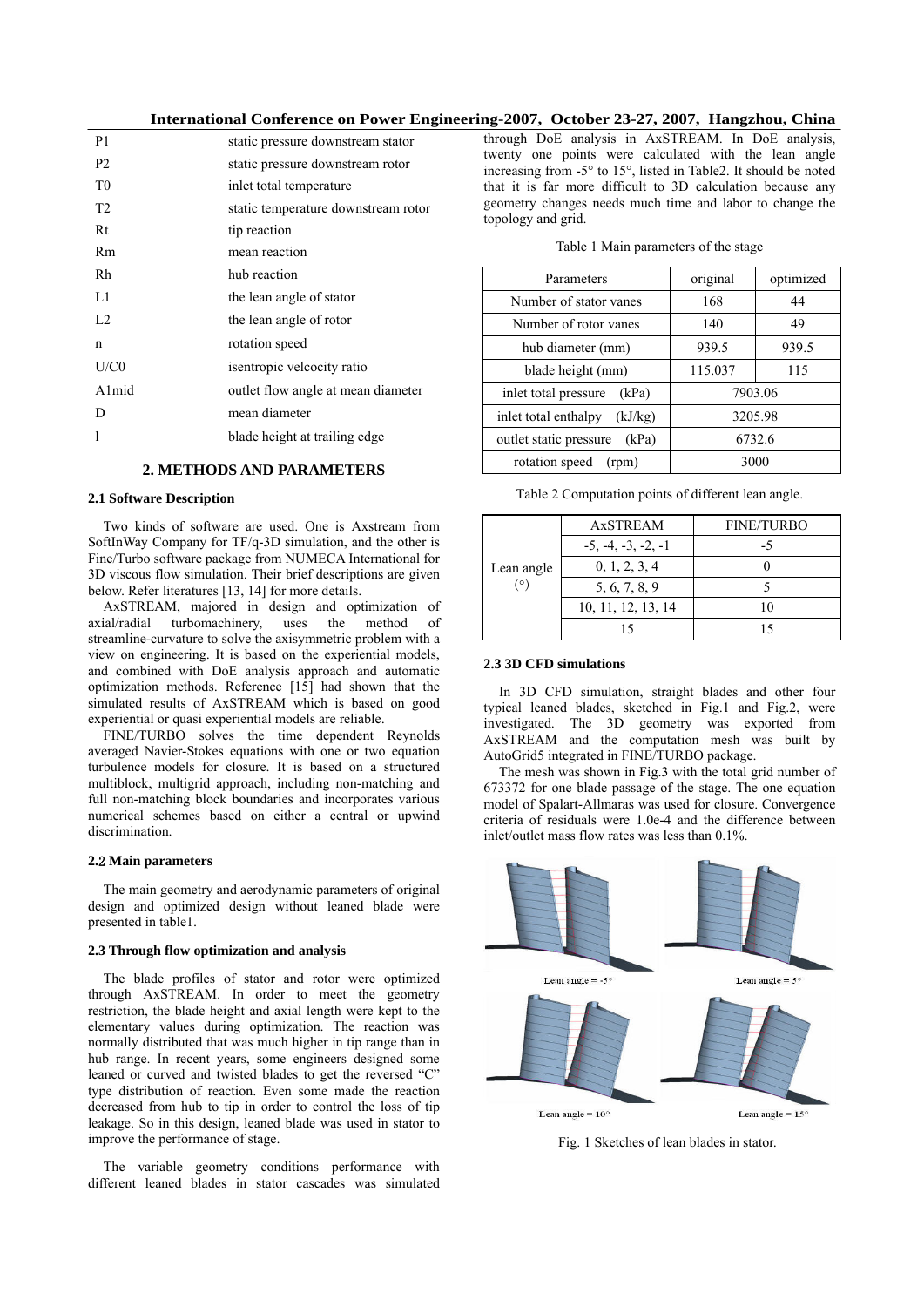

Fig. 2 Sketches of lean blades in rotor.



Fig. 3 Geometry and Mesh.

# 3**. RESULTS AND DISCUSSIONS**

## **3.1 Design point performance**

The azimuthally averaged results and the comparisons with the elementary design's performance were presented in Table 3. The 3D validated results of optimized design were also listed in this table. Other four results can be found in Fig 4. The max error between two results was only 0.88%. The comparison between through flow calculation and 3D CFD would not be discussed here since which had been discussed by many papers.

| Parameters     | original | optimized | 3D CFD  |
|----------------|----------|-----------|---------|
| Eff iz         | 0.889    | 0.903     | 0.910   |
| Gin (kg/s)     | 563.3    | 563.3     | 563.2   |
| Gout $(kg/s)$  | 563.2    | 563.2     | 563.2   |
| $P0*$ (MPa)    | 7.90306  | 7.90306   | 7.90306 |
| P2(MPa)        | 6.7326   | 6.7326    | 6.98    |
| T0(K)          | 696.88   | 696.72    | 695.92  |
| T2(K)          | 674.12   | 673.65    | 677.71  |
| Rt             | 0.36     | 0.626     | 0.62    |
| R <sub>m</sub> | 0.242    | 0.515     | 0.45    |
| Rh             | 0.13     | 0.370     | 0.41    |

Table 3 TF calculation results

**3.2.1 Effects on Efficiency and P1** 

The function curves between eff and L1 and L2 were shown in Fig.4. It can be found that the variation of eff in this case was small because of the limited effect of leaned blade on it. The max raise of eff was only 0.09% by L1 and 0.14% by L2, but eff changed more quickly with L1 than L2. It also can be found that the efficiency after adjusting the rotor inlet mental angle to stator outlet flow angle (marked with "matched" in Fig 4) was increased obviously. The max raise reached 0.17%. So the match between stator and rotor was a important factor can not be neglected.

The reason for the limited changes with eff was presented below. The leaned blade mainly reduced the secondary flow loss through modifying the radial distribution of pressure. The Fig. 5 shows the difference of P1 between tip and hub region was reduced when the leaned angle increased positively. This change may lead to the different entropy variations in tip and hub regions. In Fig.6, it can be seen that the variations of entropy in hub and tip regions were not the same when lean angle changed. When  $L1 = 15^{\circ}$ , the entropy in tip region was obviously increased, however the entropy in hub region was reduced quickly. The variations under  $L1=-5^\circ$  was on the contrary and the condition of  $L1 = 5^\circ$  was between the former two conditions. So the efficiency maybe will not raise much for the two contrary changes. Even it will be worse if the lean angle was too large. The effect of leaned blade on rotator's performance could be seen in Fig.6. The conditions of 5° and 15° were much better than -5°, that was benefit from the P1 were relatively uniform distributed resulting in the improvement of the flow condition at rotor inlet. The things would be different too with different D/l. In steam turbine with large D/l that the secondary flow loss took a relatively small share in total losses, which was different in turbine with small D/l. So, commonly, the application effect of leaned blade in small D/l condition was more powerful. In this case, D/l is 9.17, relatively large. Then the eff\_iz variation range was only from 0.9027 to 0.9044. Although, it still could be found that there was a best lean angle at which the eff iz of stages reached the peak. In this case,  $L1 = 0$  is not the most efficient point. The best L1 without matching was about 5°, but the best L1 increased to be about 10° after adjusting. The best L2 kept being about 14°. It should be noticed that this best lean angle concept was different to the concept in reference [8] since the latter was corresponding to one row of cascade. In this paper, the best lean angle was corresponding to one whole stage.



Fig. 4 Eff with L1 and L2.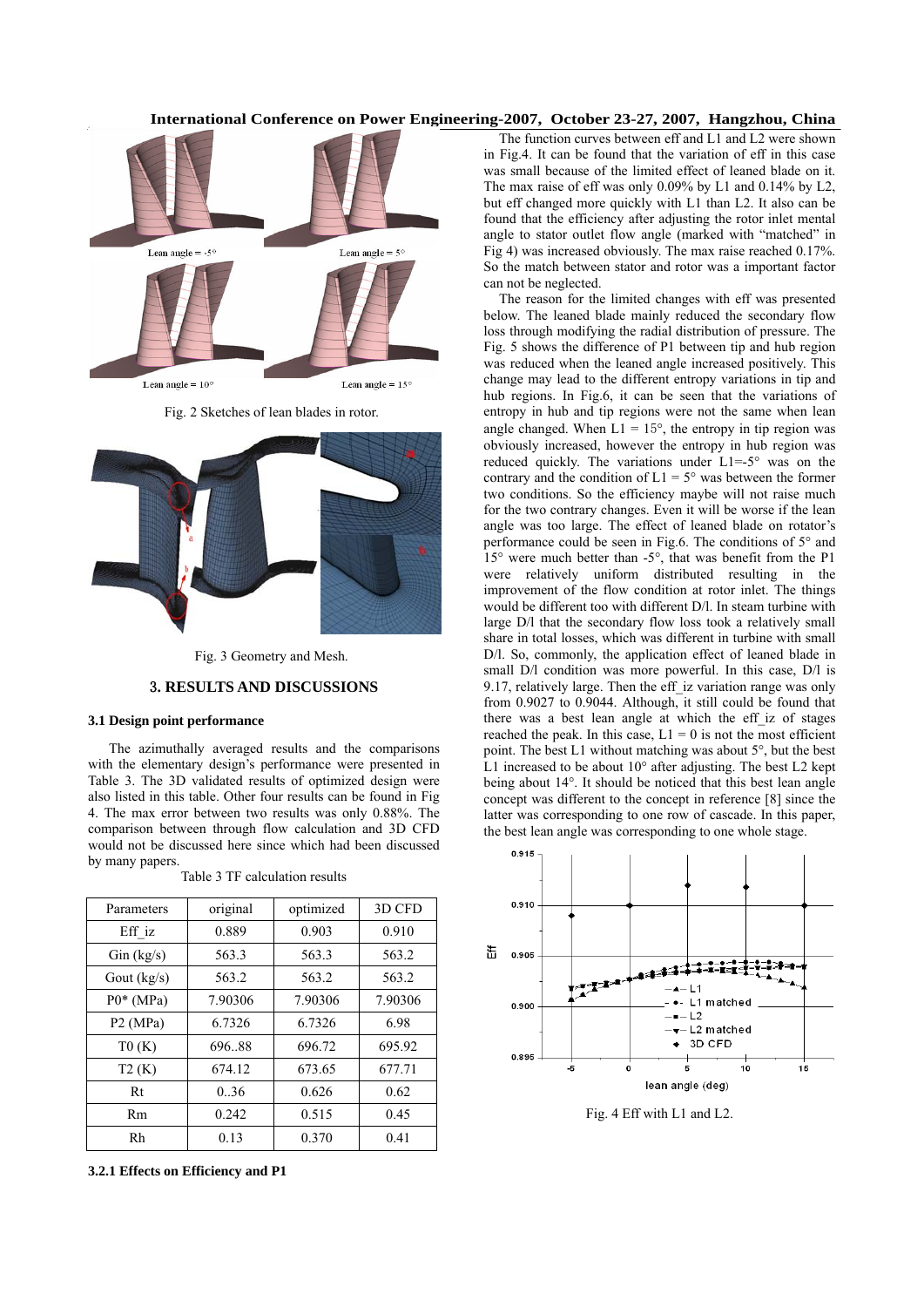



Fig. 7 Entropy at outlet of rotator  $(J/(kg*k))$ .

### **3.2.2 Variation of U/C0 and Reaction**

It was not difficult to understand that U/C0 would decrease with increasing of L1, which was shown in Fig. 7. When L1 increased positively, the blade height in radius was reduced, resulting in the decreasing of U, while C0 was not changed nearly. So the ratio of U and C0 decreased. Since L1 would not be changed so large that the U/C0 would decrease slightly. Things were totally different with the reaction which was really sensitive to the variation of lean angle. The distribution of reaction in hub, mean and tip regions were presented in Fig.8. It is obviously shown that the change of L1 affected reaction distribution greatly. In straight cascade, the reaction along radius is increased form hub to shroud usually because of the centrifugal. The positive leaned blade could reduce the difference of reaction between tip and hub. The Rh increased rapidly from 0.35 to 0.53 with the increase of L1. However, the Rt decreased from 0.61 to 0.49. And the variation of reaction was not so obvious at mean diameter. Rh changes quickest. The reason can be found in Fig.6. With the raise of lean angle, the static pressure of hub increased rapidly, but the static pressure of tip reduced a little. Almost when the lean angle reach to  $12^{\circ}$ , the reactions in tip, mean and hub regions are equivalent. This best lean angle is much smaller than the best lean angle corresponding to the highest efficiency. So the stage performance was not best although the reaction was uniform distributed along radius. It means that reaction's distribution was not the factor should be concerned mostly. The variations of A1mid, U/C0 and R under different L2 are the same which are omitted here.



Fig. 8 A1mid (azimuthally averaged) and U/C0



Fig.9 Reaction in hub, mean and tip region.

#### **3.3 The variable working condition and variable D/l**

The leaned blade's effect on stage performance under variable working condition was important since the turbine or compressor often worked not on design point. Some researchers had investigated the flow character in cascade passage with leaned blade. This paper mainly focused on the efficiency of stage. Fig 10 and Fig 11 shows the changes of efficiency with rotation speed changing under different L1 and L2. In this case, with rotation speed rising from 2600 rpm to 3600 rpm, the best L1 raised nearly from 5 ° to 10 °. But the best L2 changed little. The change of eff with inlet mass flow rate was seemed to the rotating speed condition, presented in Fig.12 and Fig.13. It seemed that the best L1 was more sensitive to the working condition. It also could be seen form these figs, the positive leaned blade of stator could improve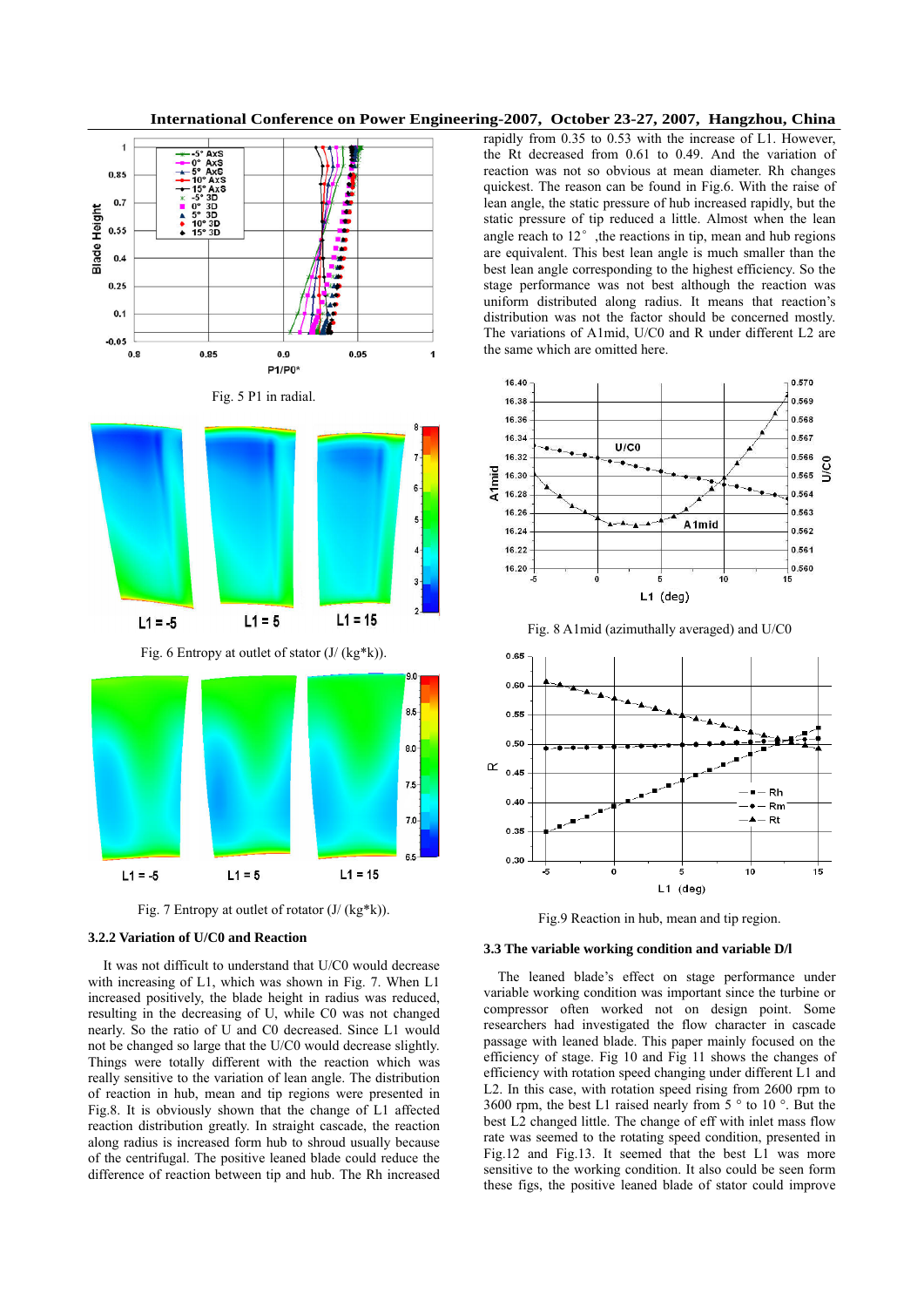the variable working condition performance of stage. But the effect of leaned blade of rotor was very limited.



Fig. 12 Mass Flow Rate with L1

In many cases, the same profile of blade will used in different stage with appropriate scaling. So effect of same blade lean angle under different D/l should be think over. The relationship between the best lean angles and n and D/l were presented in Fig 14 and Fig15. It could be found that the effect of D/l to the lean angle was not so great as working condition. And the best lean angle changes were not alike to the rotating speed condition. The best L2 changed greater than the best L1 with different D/l.

Searching for the reasons for the changing law of lean

angle with different gas dynamic and geometry condition needs compare the aerodynamic parameters in detail and analyze them with 3D CFD. Since more different geometry conditions needed reset which will take works and time, more detailed investigation about relationship between the best lean angle and D/l, n would be performed in next step.



# **5. CONCLUSIONS**

1. The investigation shows that positively leaned blading in stator could not only help to improve the flow condition of stage, but also reduce the losses, though this effect on the steam turbine with large D/l is small relatively. The